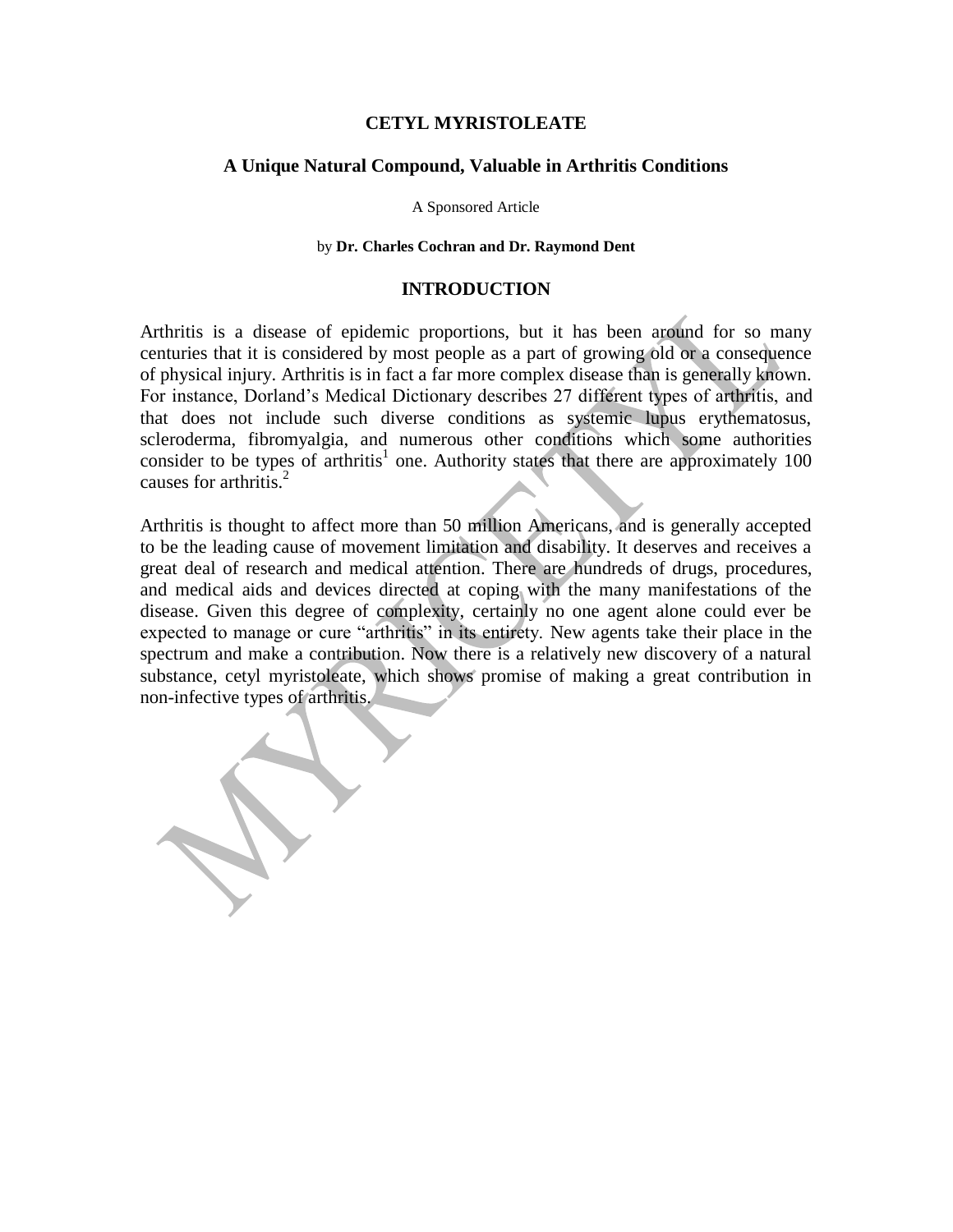# **Cetyl Myristoleate**

Cetyl myristoleate was discovered and isolated by one person, working alone, on a quest to find a cure for arthritis. Harry W. Diehl, while employed by the National Institute of Arthritis, Metabolism, and Digestive Diseases, specialized in sugar chemistry. He used his chemical knowledge and research instincts to great advantage, identifying and characterizing over 500 compounds, several of which were patented by the National Institutes of Health (NIH). His most significant discovery before cetyl myristoleate was a method of synthesizing 2-deoxydextroribose, a sugar used in the preparation of oral polio vaccine by Dr. Jonas Salk. $3$ 

Diehl's interest in discovering a way to help victims of arthritis began over 40 years ago when his friend and next door neighbor, a carpenter, developed severe rheumatoid arthritis. His condition deteriorated over time until he became disabled. The neighbor had a family to support, but his arthritis made that impossible. Diehl is a deeply religious man whose feelings overwhelmed him as his friend's condition worsened. Harry thought, "Here I am working at the National Institutes of Health, and I have never seen anything that was good for curing arthritis."<sup>4</sup> He decided to establish a laboratory in his home and embark on a search for something to relieve the pain and disability of his neighbor and the millions of people who suffer from arthritis. Unfortunately, he was too late to help the neighbor, but Diehl's research did lead to the discovery of cetyl myristoleate, which may someday be hailed as one of the significant nutritional discoveries of the 20th century.

# **THE QUEST**

As a researcher, Diehl knew that finding a cure for arthritis first meant inducing the disease experimentally in research animals. He started with mice, and quickly realized that he was unable to induce arthritis in them. Diehl said he tried every way he could to give those mice arthritis, but they just would not get it. Then, he contacted a researcher in California who wrote to him, "If you or anyone else can give mice arthritis, I want to know about it, because mice are 100% immune to arthritis."<sup>5</sup> At that moment, Diehl's research instincts told him that what he wanted was already somewhere in those mice.

It was a long, tedious job, working on his own in his spare time, but Diehl finally found the factor - cetyl myristoleate - that protected mice from arthritis. As Diehl said, "It didn't come on a silver platter to me, but after years of chemical sleuthing and just oldfashioned chemical cooking, I found it!" On thin layer chromatography of methylene chloride extract from macerated mice, Diehl noticed a mysterious compound, which was subsequently identified as cetyl myristoleate. As Diehl was to prove, cetyl myristoleate circulates in the blood of mice and makes them immune to arthritis.

Cetyl myristoleate is now known to exist in sperm whale oil and in a small gland in the male beaver. At this time no other sources in nature are known to contain cetyl myristoleate. While the first amounts of cetyl myristoleate for experimentation were extracted from mice, Diehl quickly developed a method for making cetyl myristoleate in the lab by the esterification of myristoleic acid.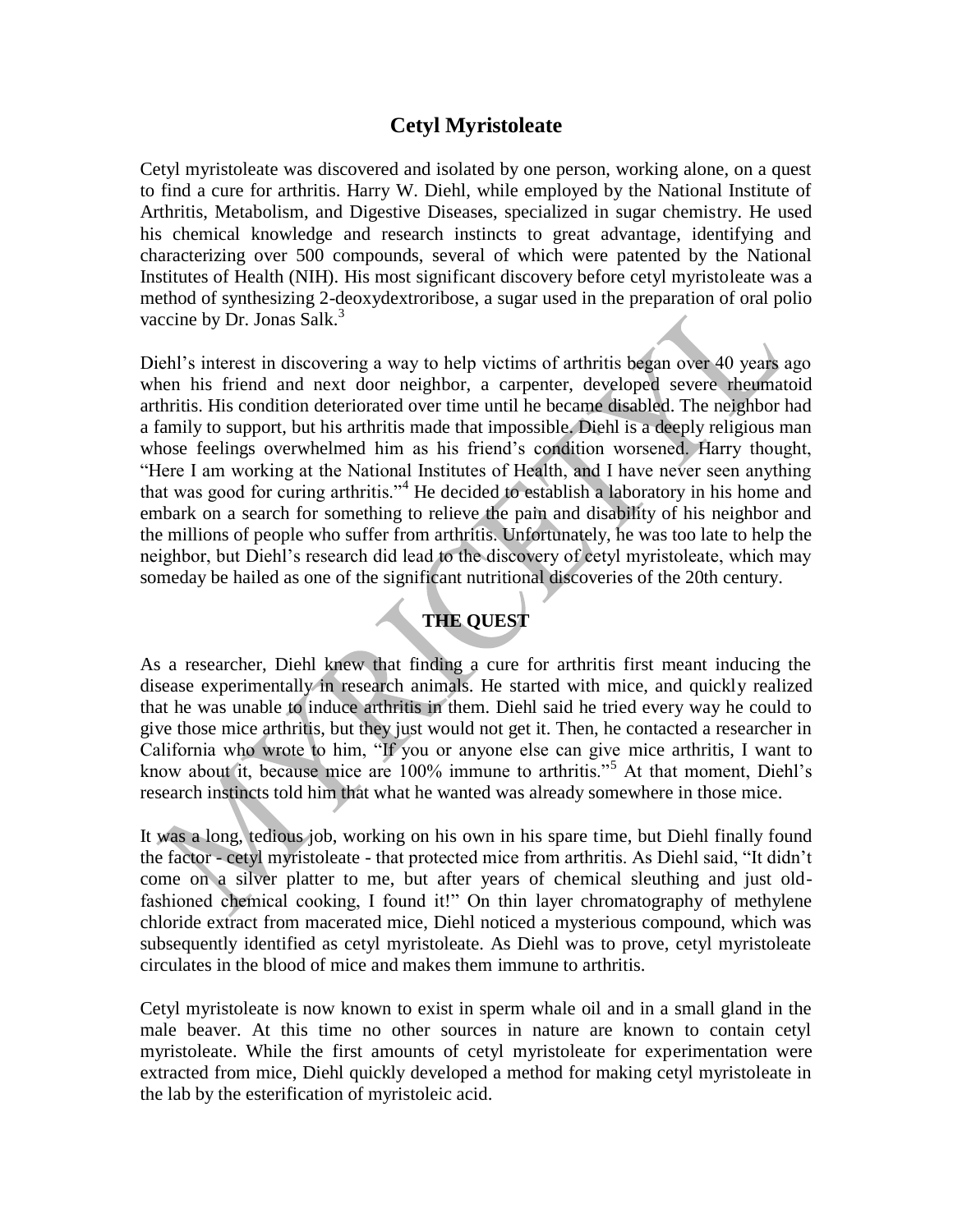#### **CHEMISTRY**

Cetyl myristoleate, an oil, is the hexadecyl ester of the unsaturated fatty acid cis-9-tetradecenoic acid. The common name for the acid is myristoleic acid. Myristoleic acid is found commonly in fish oils, whale oils, dairy butter, and kombo butter. The chemical formula for cetyl myristoleate is (Z)-ROCO(CH2)7CH=CH(CH2)3CH3. Cetyl myristoleate was unrecorded in chemical literature until Diehl's discovery was reported. The current Merck Index of Chemicals does not list cetyl myristoleate. A search of Chemical Abstracts lists Diehl's method of extracting cetyl myristoleate from mice but contains no reference to cetyl myristoleate prior to his 1977 patent.

## **EXPERIMENTATION**

To test his theory that mice are immune to arthritis because of cetyl myristoleate, Diehl began to experiment on laboratory rats. This research was reported in an article written in conjunction with one of his colleagues at NIH in the Journal of Pharmaceutical Sciences.<sup>6</sup> In summary, this paper reports that ten normal mice were injected in the tail with Freund's Adjuvant (heat-killed desiccated Mycobacterium butyricum) to which rats and certain other rodents are susceptible. In a period of 10-20 days, no noticeable swelling developed in the legs or paws. Mice in a second group were injected in the left hind paw. Again, after 10-20 days, no swelling was detected as determined by comparison of the measurements of paws at the time of injection.

Then, a group of rats was injected with cetyl myristoleate, and 48 hours later, they were given the arthritis-inducing Freund's adjuvant. A control group of rats was given Freund's adjuvant only. Both groups of rats were observed for a total of 58 days with respect to weight change, hind and front leg swelling, and general well-being. All rats receiving only Freund's adjuvant developed severe swelling of the front and hind legs, lagged in weight gain, and were lethargic and morbid. Those receiving cetyl myristoleate before receiving Freund's adjuvant grew an average of 5.7 times as much as the control group and had little if any evidence of swelling or other symptoms of polyarthritis.

The authors concluded that it was apparent that cetyl myristoleate gave virtually complete protection against adjuvant-induced arthritis in rats. Furthermore, a 1:1 mixture of cetyl myristoleate and a homologue, cetyl oleate, gave results not significantly different from administering cetyl myristoleate alone.

#### **A HIATUS**

Diehl patented his discovery in 1977, receiving a use patent for rheumatoid arthritis. He then sought pharmaceutical companies to conduct human trials with cetyl myristoleate, but none were interested in his discovery. Perhaps the lack of interest was because cetyl myristoleate was a natural substance and could not be granted a product patent, or maybe because drug companies know they will have to run through 25,000 to 35,000 substances before they find one that makes it to market. Diehl had made a major nutritional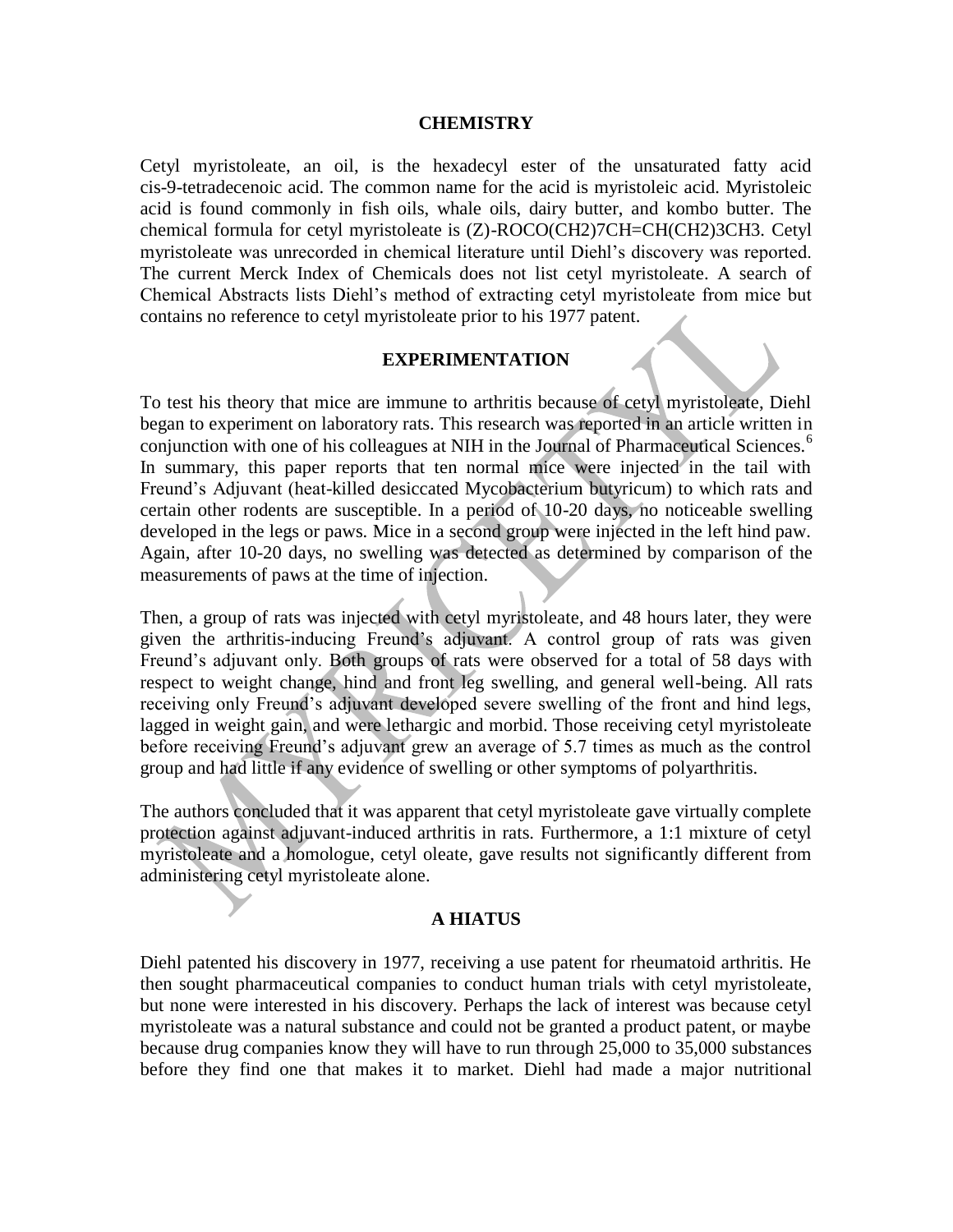discovery, and no one was interested! Being a scientist, not a marketing expert, Diehl let his discovery lay dormant for about 15 years.

## CETYL MYRISTOLEATE CURES

## Diehl's Arthritis

As Diehl got older, he began to experience some osteoarthritis in his hands, his knees, and his heels. His family physician tried the usual regimen of cortisone and non-steroidal anti-inflammatory drugs without much effect on the course of the disease. Finally his physician told Harry he could not have any more cortisone. "So," Diehl said, "I thought about my discovery, and I decided to make a batch and use it on myself." He did, and successfully cured himself of his osteoarthritis.

Many of his family members and friends became aware of the relief Diehl got from his discovery, and they wanted to try it too. Time after time, people with both rheumatoid and osteoarthritis received astounding relief with cetyl myristoleate. Before long, family members and friends grew into customers, and cetyl myristoleate appeared on the market as a dietary supplement in 1991.

# **CLINICAL OBSERVATIONS AND USAGE**

In common with many other natural substances and drugs, the exact mechanism of cetyl myristoleate's physiologic activity is unclear. As a fatty acid ester, it appears to have the same characteristics as the essential fatty acids, linoleic and alpha linolenic acids, except stronger and longer lasting. These fatty acids are referred to as "essential fatty acids" because the human body cannot make them and we must ingest them in our diets. These EFA's truly are essential to normal cell structure and body function and function as components of nerve cells, cell membranes, and hormone-like substances known as prostaglandins. Many of the beneficial effects of a diet rich in plant foods is a result of the low levels of saturated fat and the relatively higher levels of EFA's. While a diet high in saturated fat has been linked to many chronic diseases, a diet low in saturated fat but high in EFA's prevents these very same diseases.<sup>7</sup> The use of EFA's over an extended period of time has been shown to decrease the pain, inflammation, and limitation of motion of arthritis.<sup>8</sup>

The difference between the activity of EFA's and cetyl myristoleate is that the quantity required and the period of time over which EFA's are taken are markedly longer. Cetyl myristoleate is taken in a one month course of about 13 grams, while EFA's must be taken over extended periods, sometimes many years, and intake varies widely from hundreds to thousands of grams. Cetyl myristoleate seems to have properties in common with EFA's, but it acts faster and lasts longer.

Because EFA's are necessary for normal functioning of all tissue, it is not surprising that the list of symptoms of EFA deficiency is a long one. In chronic inflammatory processes, the supply of EFA's is depleted. Cetyl myristoleate appears to have the ability to correct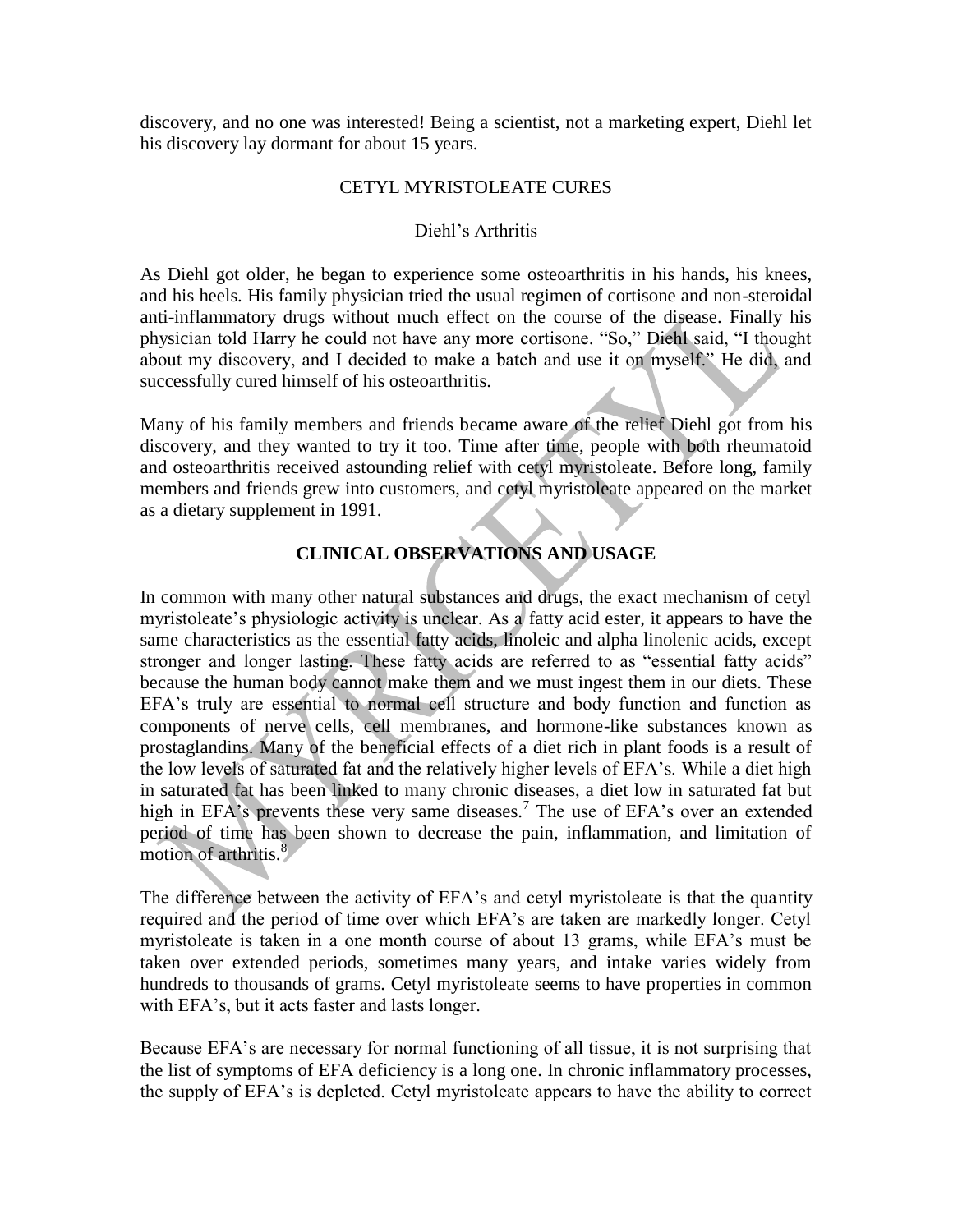the imbalance created by chronic inflammation. Like EFA's, maybe cetyl myristoleate turns off the fires of chronic inflammation by serving as a mediator of prostaglandin formation and metabolism.

Venous blood from the gastrointestinal tract is carried to the liver via the portal vein. With the exception of intestinal chylomicrons that enter the lymphatics, all absorbed products pass initially through the liver, and in most instances are extracted or modified before passage into systemic circulation.<sup>9</sup> Since all fatty acids enter systemic circulation through the liver, an oil like cetyl myristoleate would begin its systemic circulation from the liver also. It is speculated that cetyl myristoleate stimulates the production of immunoglobulins and series 1 and 3 prostaglandins, which could be one explanation for why cetyl myristoleate has such potent effect in auto-immune and inflammatory conditions.

## **CASES**

Here are some cases involving the use of cetyl myristoleate from the author's practice.

Leona - She is a 64 year old mother of five who has been developing degenerative changes in her fingers over the last 15 years. She plays the piano frequently and had to reduce the amount of playing time as a result of the arthritis pain in her fingers. ANA titers have been mildly elevated over the years and rheumatoid disease has been diagnosed in several of her ancestors and one sibling. Leona's other medical problems are mild hypertension and chronic sacro-lumbar pain which appears to be attributable both to sciatic damage sustained in a water skiing accident 24 years ago and Shunerman's disease as teenager. Demonstrating both rheumatoid and osteoarthritis changes in her fingers, she has a mild nodular deformity at the terminal joints of the 3rd and 4th fingers on the left hand and fusiform swelling in the medial and distal joints of most of her fingers. Her thumbs were intermittently painful and swollen. She first took cetyl myristoleate in mid-January, 1997. There is now increased range of motion in all of the finger joints and visible reduction of the rheumatoid-like swelling. The nodular deformities have not changed noticeably. Her back problems demonstrated no improvement. Her sedimentation rate has run from 15 to 35, and is currently 16, with her ANA <1:360. Leona is now able to play the piano all she wants to without pain or swelling of her fingers.

Joyce - She is a 42 year old mother of three and a court reporter in good general health, suffering only from moderate hayfever in the spring. Recently Joyce developed a generalized stiffness and soreness in her fingers, which was worse on her right hand. The condition became so bad over a couple of weeks that she began making numerous mistakes in her court reporting and her speed was significantly reduced. She was diagnosed with tenosynovitis. Joyce shows no deformities of her hands associated with arthritis. She began a course of cetyl myristoleate during the last week of February and finished the last week of March, 1997. She reports complete restoration of her dexterity with return of her normal accuracy and speed, along with elimination of the associated pain.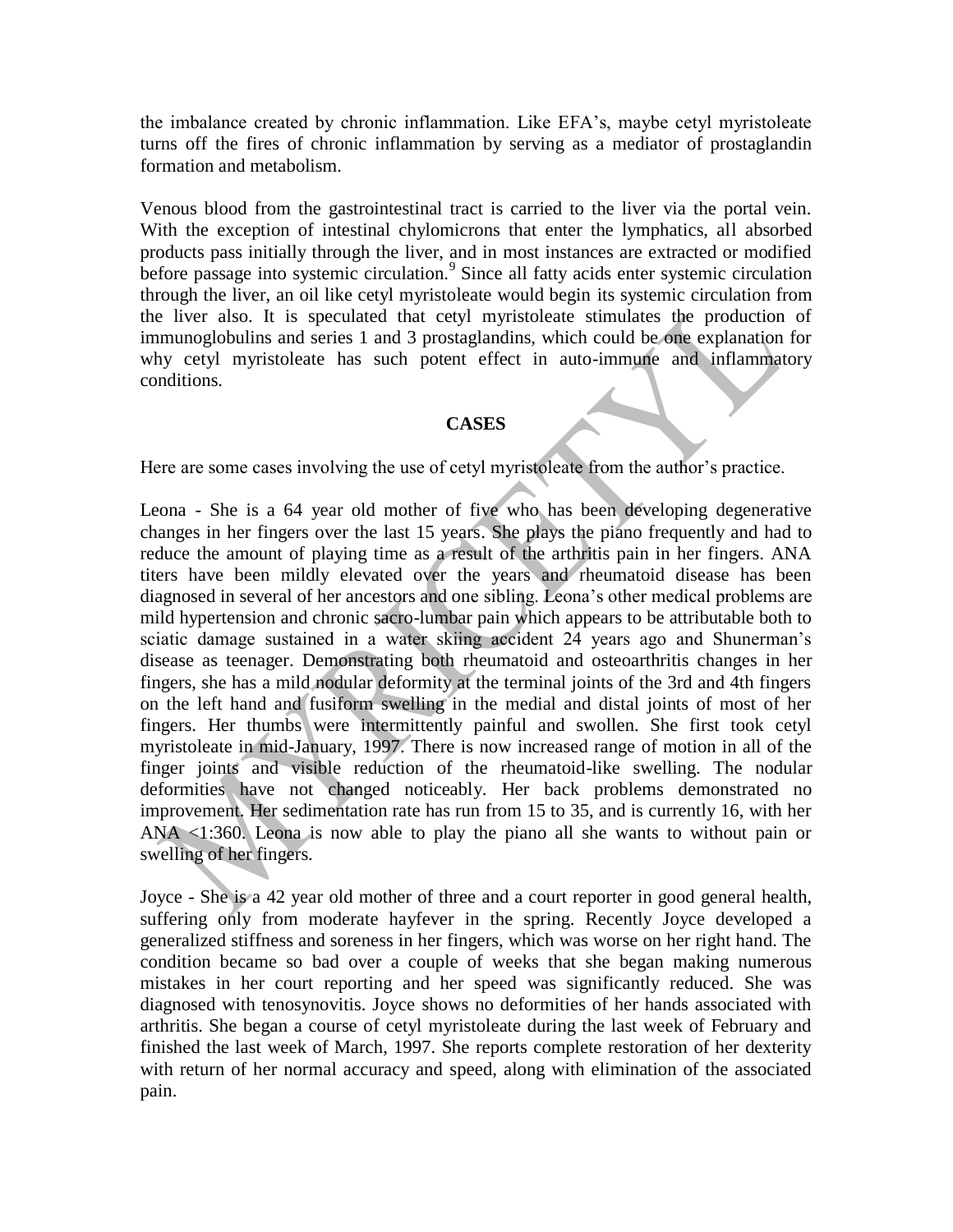Bob - He is a 67 year-old retired politician who suffered lumbar and pelvic fractures in WWII when his jeep struck a land mine. Over the years, these injuries produced increasing pain, which seriously affected routine daily activities like getting out of bed in the morning and his ability to play golf. X-rays demonstrate degenerative arthritic changes in the lumbar articulations and the right sacroiliac joint. At 6 feet tall and 185 pounds, he is otherwise in good health. Bob has been using anti-inflammatory drugs for over 20 years, including Voltaren, ibuprofen, Tylenol, and aspirin. He took a one-half course of 7.6 grams of cetyl myristoleate in September, 1996. He experienced moderately severe inflammation (breakthrough pain) on day two which lasted for three days. On the 4th day, the pain began to subside and was completely gone by the 5th day. He has been virtually pain-free since and is very happy with the increased comfort with which he can begin each day. He can now comfortably walk the golf course whereas before he was limited to a golf cart. In February, 1997, he perceived a slight return of his low back pain and decided to take another one-half course. He experienced no breakthrough pain this time and is currently pain-free. He has not taken any other medication for his back pain since taking cetyl myristoleate initially.

Virginia - She is an 85 year-old lady who still works part-time at the family-owned business and cares for her husband who has cancer. Virginia was diagnosed ten years ago with diabetes, and elevated triglycerides and cholesterol. Overweight all her life, she is now stable at 265 pounds. She suffers from long-standing osteoarthritis in her knees and ankles, for which she was placed on cetyl myristoleate. No other agents have been used by her for arthritis except for non-steroidal anti-inflammatory drugs, both OTC and prescription. After about 7.6 grams of cetyl myristoleate, she was able to walk without limping or experiencing significant pain. About three months following the initial course, some pain returned, but she has retained what she estimates to be 50% improvement. She also has gallstones and a recurrent problem with gout, both of which have been symptomless since her cetyl myristoleate course. She evidently did not receive enough cetyl myristoleate for her body weight and will be given another course of 13.25 grams.

Rose - Rose is a 46 year old mother of four who works as a legal secretary. She was diagnosed five years ago as having an atypical form of multiple sclerosis. She had MRI exams of the skull and spinal cord, which demonstrated several areas of non-specific degenerative changes in the brain with several "bright spots" in the cervical spinal cord. She had periodic visual aberrations as well as constant fatigue and fibromyalgia-like pains focused in her trapezius (bilaterally), and in her upper arms and legs below the knees. She also complained of burning sensations in her hands and feet. All of the symptoms worsened with elevated stress. There was no sign of pernicious anemia or diabetes. She was receiving chiropractic therapy. Joyce was started on numerous naturopathic therapies in March, 1996 without significant benefit over an eight month period. In November, 1996, she started on cetyl myristoleate and indicated that she felt more fatigued for the first three days but that the pain in her upper back and extremities was completely gone. She further reported that the tingling/burning sensation in her feet and hands was also gone. Rose felt this was the most striking aspect of the treatment as those areas were the ones most constantly affected. This improvement lasted until she had to travel out of state to tend to her mother who was diagnosed with a rapidly advancing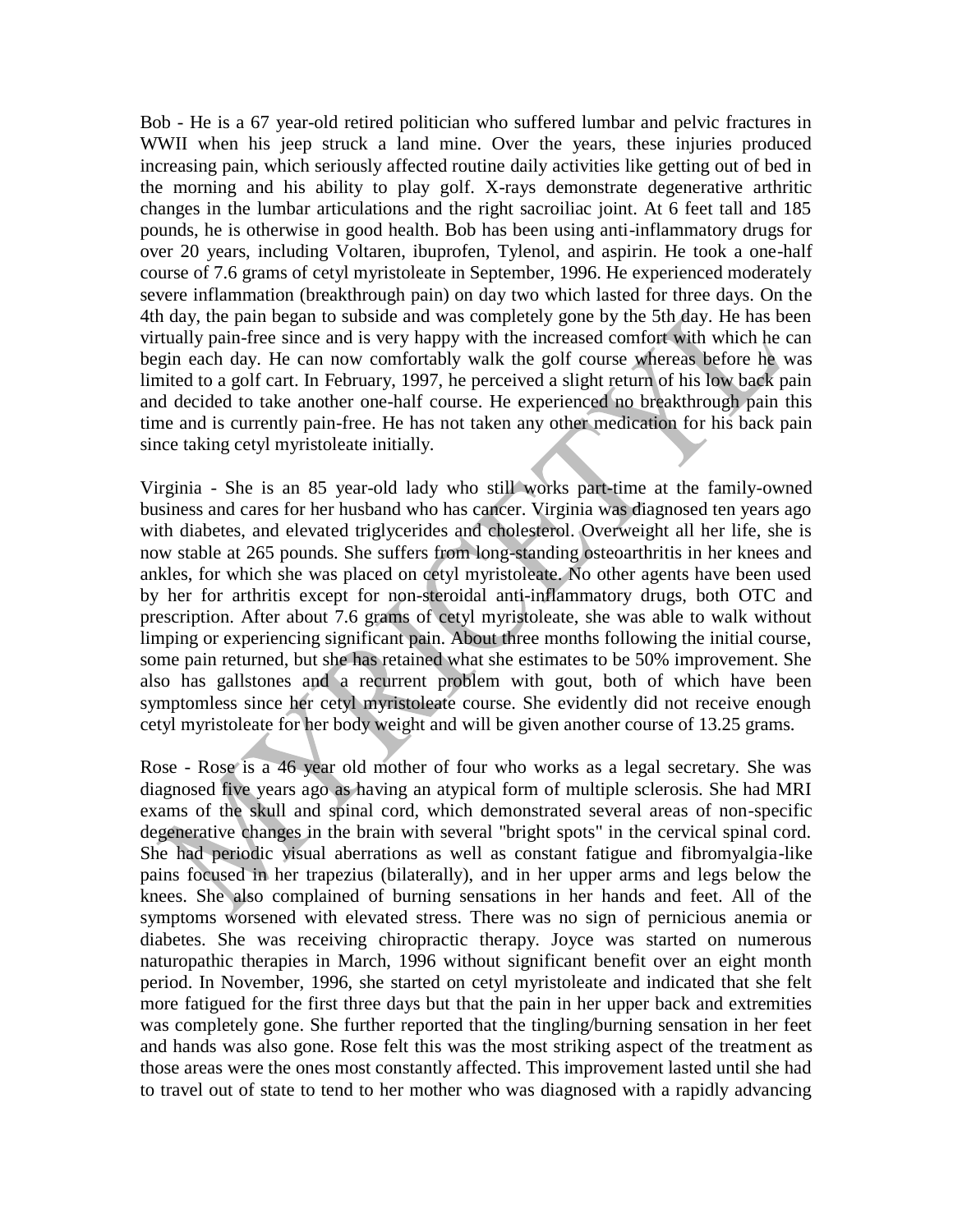malignancy. Over the next three weeks, her symptoms began to reappear. After the death of her mother, she returned home in as bad shape as before first taking cetyl myristoleate. She decided that she wanted to take another half course of cetyl myristoleate, which completely duplicated the relief from the initial dosage with the exception that she feels slightly less relief from her tendencies to fatigue than she did after the first course. Rose will be taking another half course to see if she can improve her stamina.

J.P. - He is a 60 year old male who has been a farmer his entire life. Diagnosed with rheumatoid arthritis 15 years ago, he has been on various pharmacologic protocols during that time. The most recent includes Plaquenil, methotrexate, and prednisone, with daily non-steroidal anti-inflammatory drug dosing. J.P. has fusiform swelling involving most of the joints of his fingers and moderate ulnar deviation of both hands. He suffered severe pain most of the time which limited the labor he could perform. He began cetyl myristoleate during the last week of February, 1997, at which time he terminated his methotrexate and Plaquenil (not recommended except in consultation with a qualified physician). He has also reduced his prednisone from 15 milligrams per day to 5 mg, but he still maintains his NSAID dosing on a daily basis. J.P. experienced a mild increase in pain during the first four days of taking cetyl myristoleate, but since then he has been pain free and the swelling in his hands is reducing. J.P. will be monitored over the next month to determine his stability, with checking of his serum parameters by an MD. If he continues to remain symptom-free, his steroid and NSAID therapies will be terminated. J.P. does not smoke, eat chocolate, nor drink alcohol or caffeinated beverages. He was advised at the onset of his cetyl myristoleate dosage to avoid sugar. He is also taking Glucosaplex (a mix of glucosamines) and Lyprinol (fatty acid extract of green lipped mussel) as an additional natural anti-inflammatory agent.

# **OPTIMIZING THE EFFECTS OF CETYL MYRISTOLEATE**

Since the days of Paracelsus, physicians have been combining therapeutic agents for synergistic effects, or to achieve potentiation of several compounds. As powerful a nutrient as it is, the effects of cetyl myristoleate can be helped by combining it with other natural substances. Two or three grams daily of omega-3 fish oil or two tablespoonfulls of flaxseed oil during the month-long course of cetyl myristoleate can help its effects. This should be accompanied by 300-500 mg of Vitamin E daily. A minimum of 1,500 mg of glucosamine sulfate should be taken daily for at least three months to assist in rebuilding cartilage damaged by degenerative arthritis. In severe cases, three to six grams of glucosamine daily for one month and reduced to 1,500 mg daily for three months has been found to be very effective. Afterwards, a daily maintenance of 500 mg of glucosamine should be used for healthy cartilage. If stomach upset occurs, glucosamine should be taken with meals.

Clinical experience has shown that glucosamine sulfate is far superior when compared to cartilage extracts, such as sea cucumber, hydrolyzed bovine cartilage, and shark cartilage. This is due to the increased absorption and utilization of glucosamine sulfate compared to these sources of chrondroitin sulfates, which are very large molecules and difficult to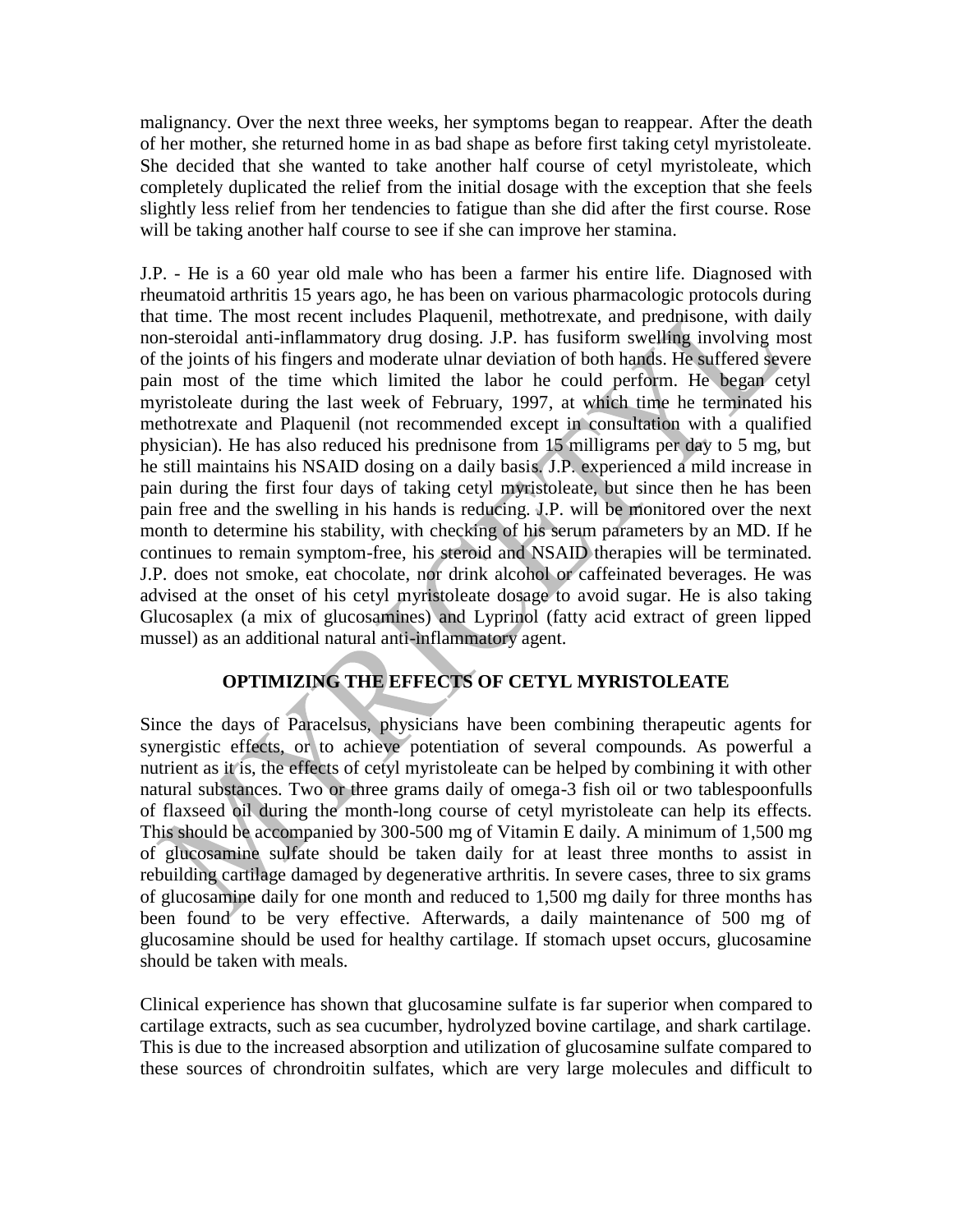digest. Animal and human studies have shown up to 98% absorption of glucosamine,  $10,11$ compared to only 8% absorption of chrondroitin sulfate.<sup>12</sup>

One of the reasons that glucosamine sulfate is more effective in rebuilding cartilage when compared to other sources of glucosamine, including the N-acetyl and hydrochloride forms, is that it provides bioavailable dietary sulfur. Sulfur helps provide the protein links necessary for cartilage matrix repair. Another source of sulfur is methylsulfonylmethane (MSM), which has been used historically to treat a wide variety of conditions including allergies, emphysema, arthritis, gastrointestinal upset, and some vascular conditions. MSM is a metabolite of dimethylsulfoxide (DMSO) and provides many similar good effects. MSM is found in most natural unprocessed foods. Because of its volatility, MSM is lost when fresh food is cooked, processed, or stored. The richest source of MSM is mother's milk; consequently, very few nursing infants are deficient in dietary sulfur.

As with any oil, cetyl myristoleate requires lipase to be digested. Lipases are pancreatic enzymes that play a key role in the digestion of fats and fat soluble vitamins. If lipase is absent or deficient, cetyl myristoleate will be poorly absorbed, if at all. As many arthritis patients are of the age when lipase production decreases, approximately 100 mg of lipase enzyme should be taken with each cetyl myristoleate capsule. In addition to taking lipase, cholecystectomy patients will need lecithin or ox bile extract to assure absorption.

Diet can play a role in optimizing the benefits of cetyl myristoleate. Carbonated cola beverages and citrus juices may block the absorption of cetyl myristoleate and should be avoided on the days cetyl myristoleate is taken. Sugar intake should be minimized when taking cetyl myristoleate, and adding refined sugar to liquids like coffee and tea should be avoided altogether. Alcohol and caffeine intake should be very limited or eliminated altogether while combating arthritis and chronic inflammatory conditions.

# **REPORTED RESULTS**

Both osteoarthritis and rheumatoid arthritis sufferers report striking improvement with cetyl myristoleate. Numerous private correspondence describes decreased stiffness and pain, and increased flexibility and range of motion with cetyl myristoleate. Swelling and redness is reduced in rheumatoid arthritis. Writers describe other health benefits, including positive effect of cetyl myristoleate on emphysema, hepatitis, hypertension, diabetes, eczema, psoriasis, colds, allergies, low back pain, and headaches. These reported improvements in general health status are not surprising since each of these conditions could be associated with deficiency in the balance of EFA's.

Like everything else, cetyl myristoleate does not work 100% of the time. Failure to work can be associated with failure to follow the dietary recommendations; failure to use lipase in conjunction with each capsule of cetyl myristoleate; failure to take a sufficient amount of cetyl myristoleate; failure of the liver to uptake and respond to the cetyl myristoleate; and, misdiagnosis in which the condition is not really an arthritis-type condition.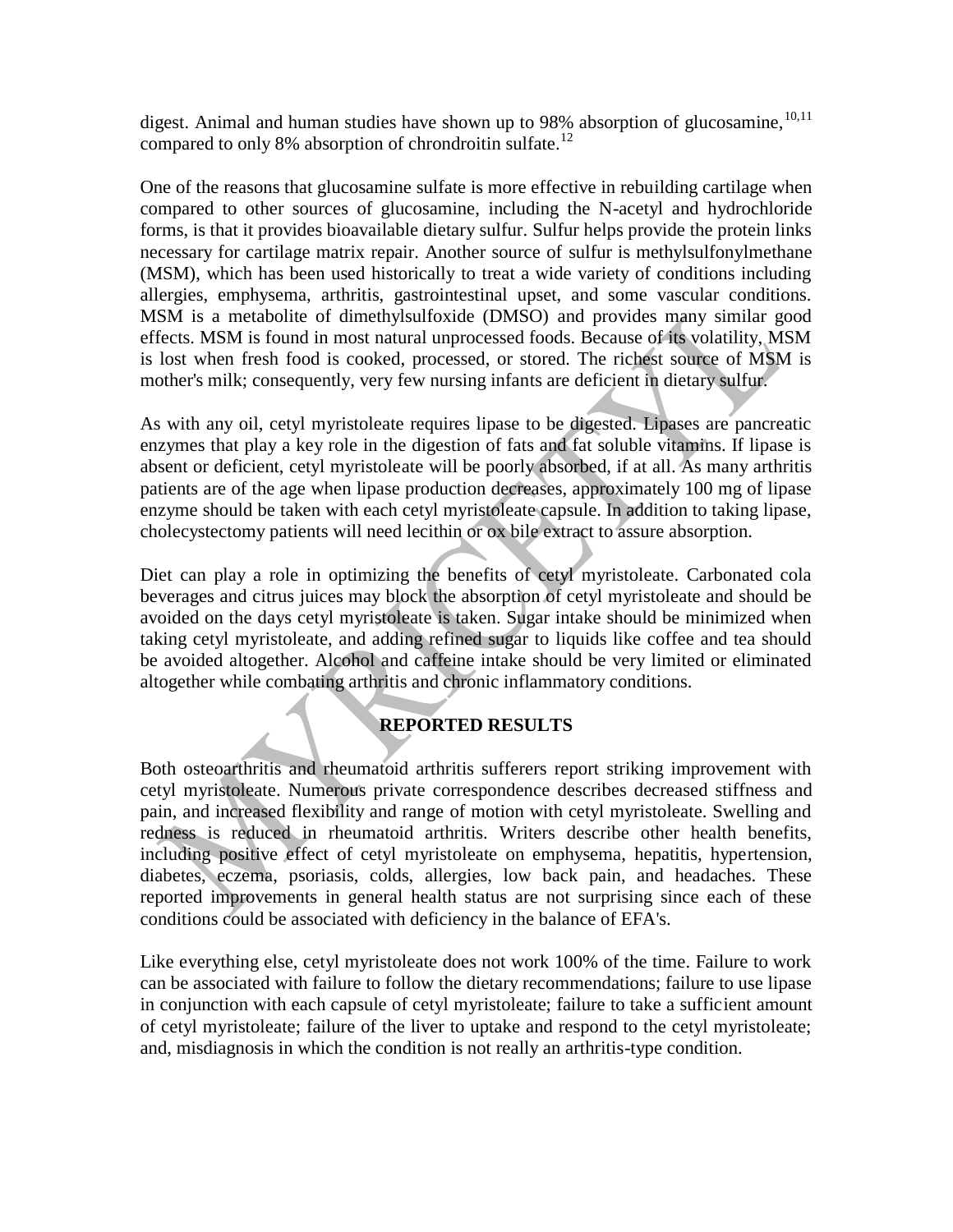#### **DOSAGE**

Cetyl myristoleate is taken in a one month course. A total dose of 12 to 15 grams appears to be indicated. This is usually enough for most people, but for osteoarthritis sufferers, the dose appears to be related to the number of sites in which cartilage has worn away. For example, a patient with osteoarthritis of the knees could expect 10 to 15 grams to be sufficient in most cases, while a patient with osteoarthritis of 5 or 6 spinal discs, both hips, and both knees may require an additional 5 to 10 grams, or even a full second course. Some of the patients treated by the author would likely have benefited even more from their cetyl myristoleate usage with the larger doses now recommended.

## **CONTRAINDICATIONS AND TOXICITY**

With the tens of thousands of people who have taken cetyl myristoleate there have been no confirmed reports of adverse side effects. In common with fish oils, it may produce some mild burping in some people which passes within an hour. There have been no reported interactions with other medications or natural substances, and other substances (except those mentioned above as diet considerations) do not interfere with cetyl myristoleate.

While teratogenicity of cetyl myristoleate is probably the same as for EFA's, as a safety matter cetyl myristoleate should not be used by pregnant or lactating women until studies of cetyl myristoleate's effects on fetuses and infants have been done. As with any substance being added to the diet of anyone with asthma or a history of severe allergic reactions, caution is advised and cetyl myristoleate should be used in these cases under the direct supervision of a health care professional.

Toxicity studies have been performed on cetyl myristoleate and the lack of toxicity is evident. Test results deemed cetyl myristoleate a non-toxic material in accordance with Federal regulations. Mega-doses were given to test animals with no ill effects. Necropsy of test animals showed no ill effects on their internal organs.<sup>13</sup> The LD50 of cetyl myristoleate was not established, but it can be presumed to far exceed 10 grams per kilogram of body weight.

Correspondence:

Dr. Charles L. Cochran 226 Lake Court Aptos, California 95003 USA

Dr. Raymond Dent RR 1, Box 169 Lymington Road Limmerick, Maine 04048 USA